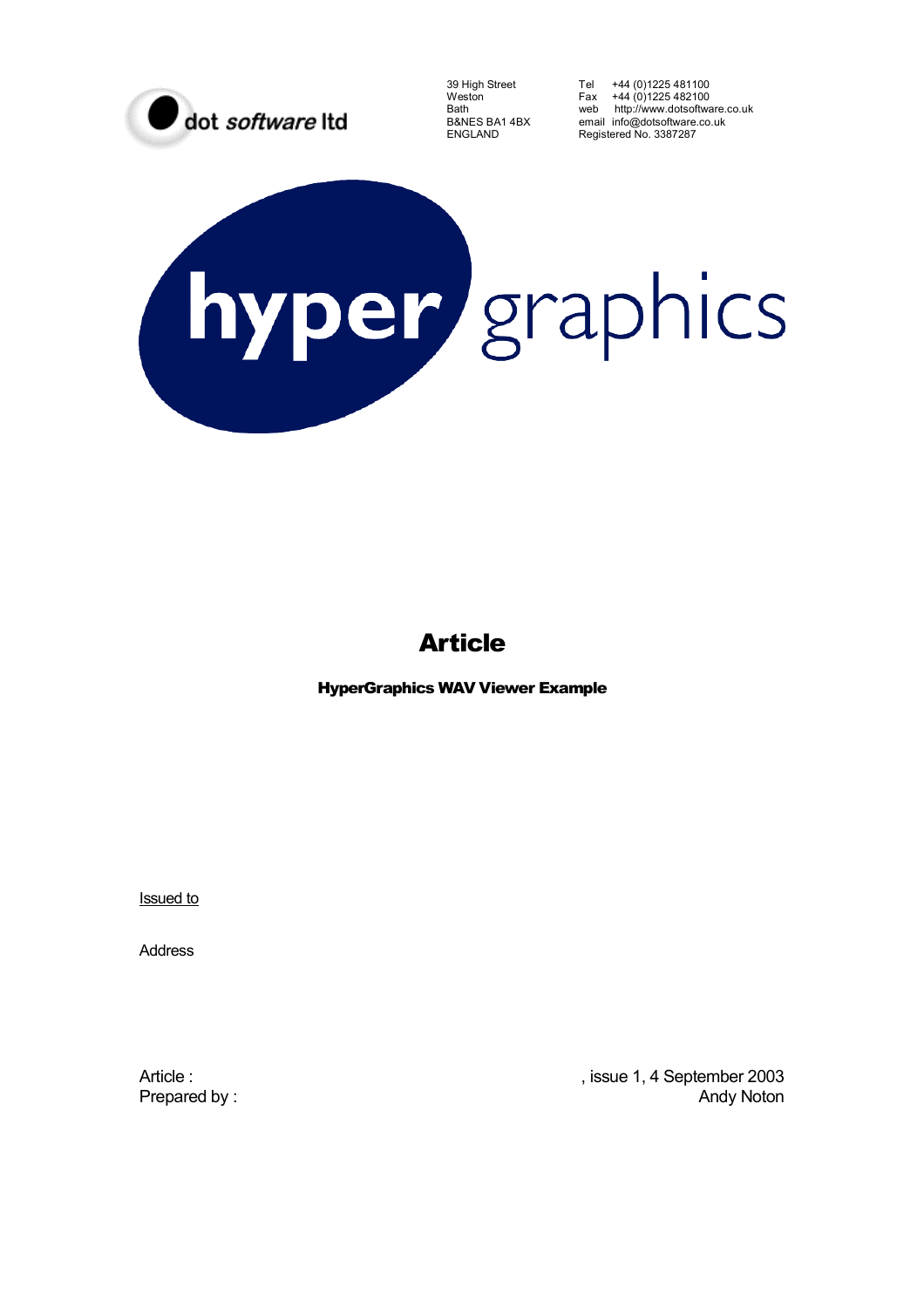

# Introduction

The idea of Rapid Application Development aided by re-usable software components has been around for a long time now. Delphi puts RAD theory into practice very elegantly and there are thousands of third-party Delphi components available to fulfil every imaginable need.

That being the case, it is surprising that anyone needs to write code any more. But they do and, for real-world projects in science and engineering, code continues to be written in large quantities, often without the help of ready-made components. There are several reasons for this, but one principle issue is that available components aren't flexible enough to meet customer requirements exactly.

Using **HyperGraphics**, an object-oriented graphics library written by **Dot Software Ltd**, this article illustrates how some of the traditional limitations of off-the-shelf software can be overcome to meet the challenges of more demanding, technical, graphics applications: in this case a viewer application for WAV audio files.

### HyperGraphics: The software behind the scenes

**HyperGraphics** (or **HG** as it is more commonly referred to by its developers) was created to allow engineers and scientists to present professional looking graphical data in Windows applications at a time when there were few other tools around to do the job.

The library provides basic objects representing lines, boxes, shapes, axes, text, pictures, arrows (to name a few). Other more complex pre-defined objects, for example, connector, table, text box, print-preview, zoom control, key, matrix line, are provided by combining the basic objects. The developer is free to create his/her own objects based on existing ones and **HG** supports full, interactive, visual editing of objects at design-time and runtime.

The result is ready-to-use professional plotting and diagramming functionality that is as fast and easy to use as a simple charting component. Plus, with its open OO framework, **HG** provides the flexibility and extensibility that is crucial in fulfilling those awkward last few requirements. In short, if **HG** doesn't do it 'out of the box', or your client doesn't like the way something looks, you can tweak the software to make it do exactly what you want, without having to start from scratch.

You can download a fully functional evaluation copy of **HyperGraphics** from www.hypergraphics.co.uk. The latest version supports Delphi 5, 6 & 7, C++ Builder, Visual C++ and Visual Basic. The download includes all the code for this example.

# WAV Viewer

The example application lets you open any 16-bit uncompressed PCM format WAV audio file and plots signal level against time for left and right channels. You can zoom in, down to the level of individual samples, zoom out to display the entire file and you can play the currently displayed portion of the file to your sound card.

Sounds trivial, so why a WAV file viewer?

Firstly, as an audio enthusiast, I've never been able to find an entirely satisfactory (and free) viewer/editor, despite the wide range of programs available. I haven't evaluated them all by any means, but ones I have tried are too expensive, or cumbersome to use, or too complicated, or limited in zooming capabilities. So I was looking for an excuse to write my own. Even the limited functionality described here is a significant step towards the viewing and editing functions that I want to use myself.

Viewing WAV files also presents some interesting technical challenges that can be effectively tackled using the speed and flexibility of **HG**. WAV files can be very large indeed and one of my own requirements is to be able to view the whole file in one go. For audio tracks this means plotting tens of millions of points and doing it quickly, so in this example I explore some techniques for optimising the drawing process.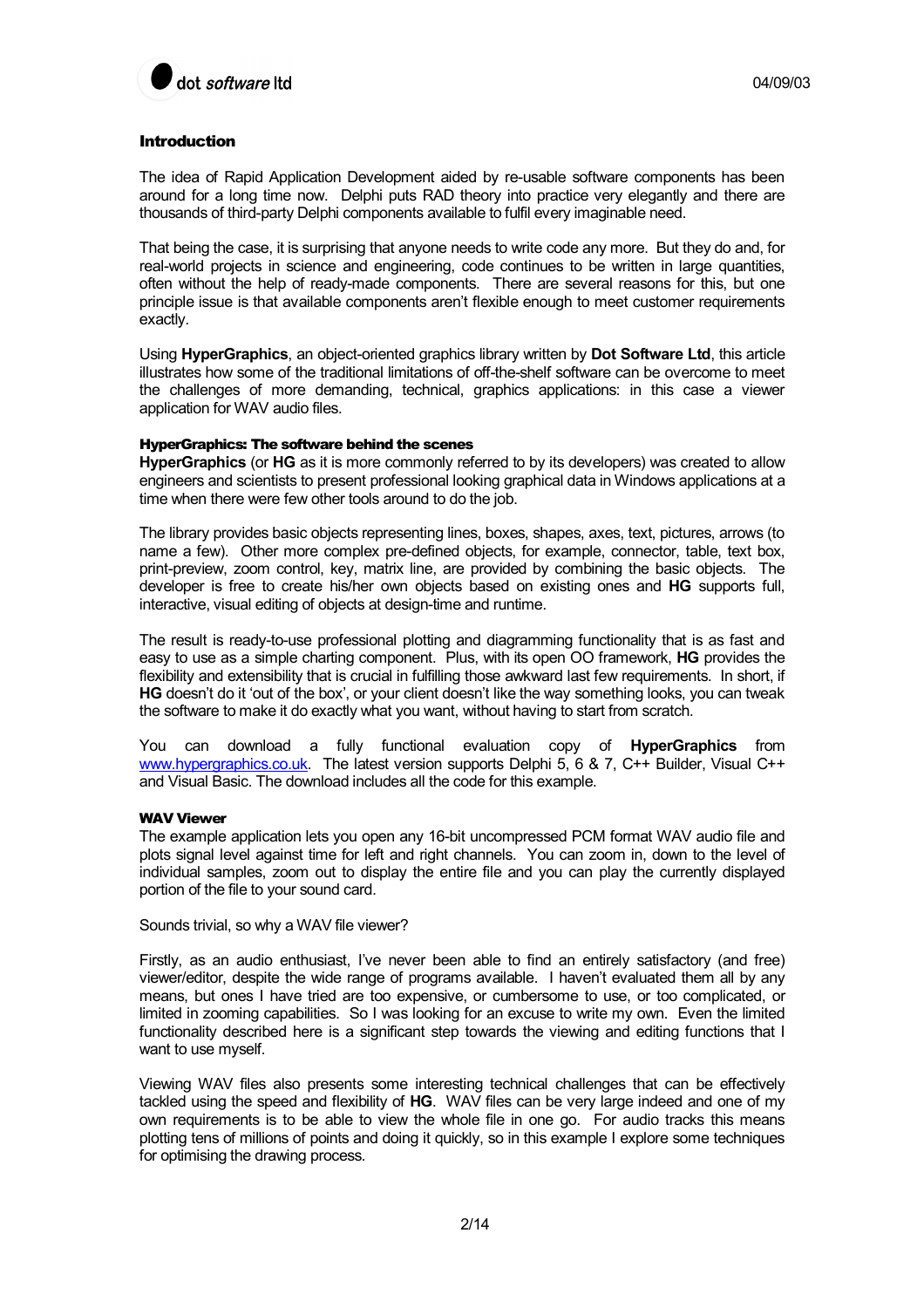

Finally, the WAV Viewer example demonstrates how to use **HG** objects to build custom features like interactive zooming, a status/progress bar and a play cursor, which indicates the progress through the WAV file as we listen.

I'll start by going through the process of setting up the **HG** objects at design-time. Then I'll look at some of the interesting aspects of the code.

### First Steps

The example uses the **HyperGraphics** THGPanel VCL component, so the first step is to download and install the Delphi version of **HyperGraphics**. This is fairly straightforward, but make sure you follow the instructions in the file "Installing packages.txt", which appears at the end of the install. The file covers the process of getting the **HG** help files properly integrated into Delphi, which is well worth it to be able to use the standard F1 context help from the code editor.

Now start a new application and drop a THGPanel on the form. The **HyperGraphics** components can be found on the "HG" page in the Component Palette. THGPanel derives from TCustomPanel and starts off looking like a blank white panel. We want to use the whole form client area, so set the Align property to alClient.

To transform the blank panel into something more powerful, we use the **HyperGraphics** *Designer*. Double-clicking on the THGPanel, the *Designer* tool window appears, showing a single object "HGwindow". This is the object represented by the white background area of the THGPanel component. An **HG** window forms the root of a parent-child hierarchy of **HyperGraphics** objects, which the *Designer* presents in a tree view. Right-click on "HGwindow" and choose *Add > Views > View*. Doing so creates a rectangle with coloured selection handles; this will be the plotting area for the left audio channel. The object appears in the *Designer* tree view as a child of the **HG** window. As with other tree views, you can click on the items to rename them, so we'll change the name from "HGview1" to "LeftView".

We're aiming to show two plots, for left and right channels, so we need to make room for the right channel. The red selection handle is for moving and the blue ones are for resizing. Resizing from centre-top or centre-right changes height or width; using the corner selection handles preserves the aspect ratio.

Reduce the height of the view and move it up to the top half of the panel. Now add a second view in the same way as the first, name it "RightView" and reduce its height so the two views sit one above the other as shown in Figure 1.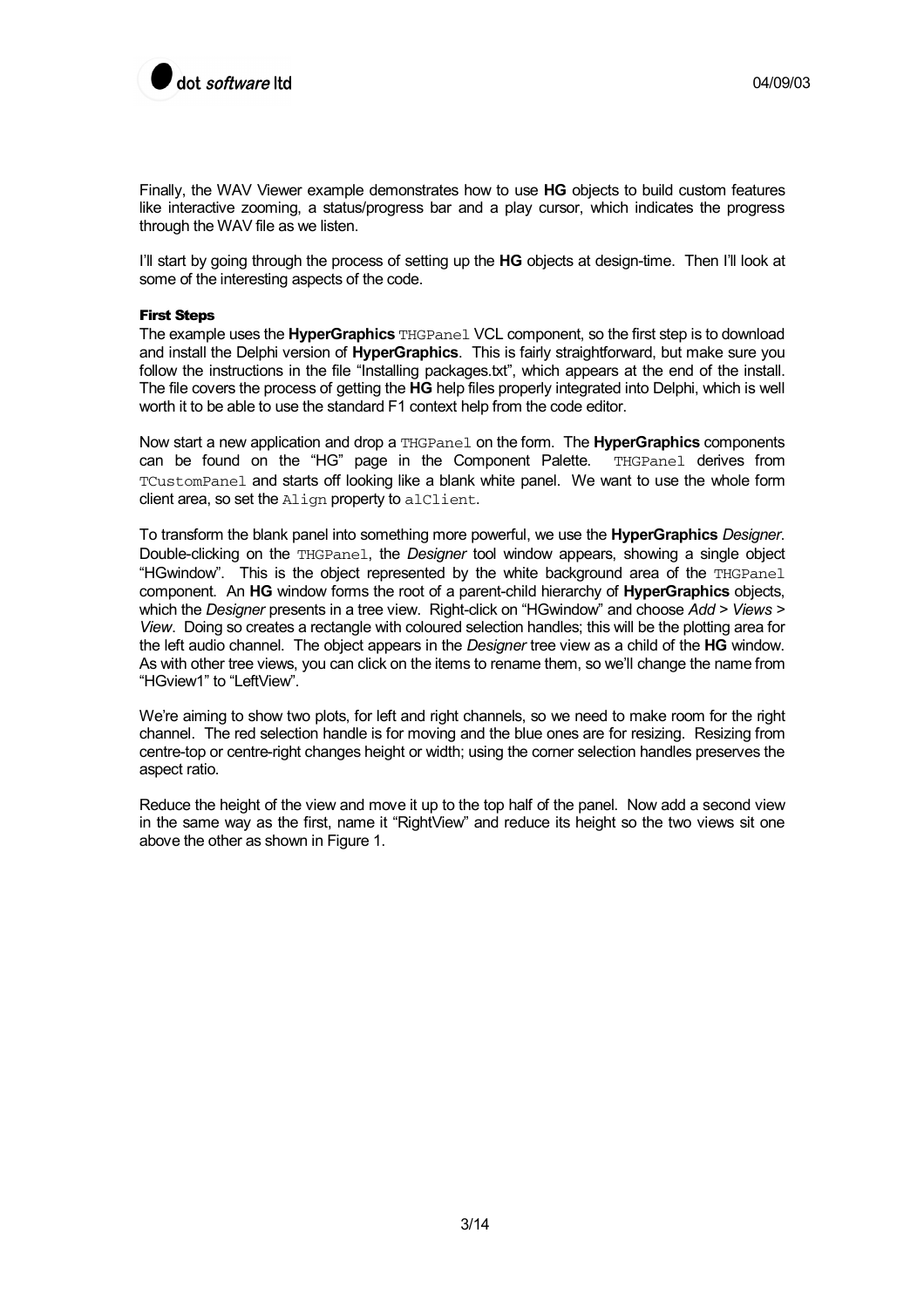



Figure 1: The first two **HyperGraphics** objects

We are using view objects here because they can have axes attached to them, allowing us to plot the WAV data. But, before adding axis and line objects there is some fine-tuning of the views to do.

Right click on the upper view (left channel) and select *Properties* from the pop-up menu. Figure 2 shows the first page of the view's *Properties* dialog. So far the view objects we have added have behaved rather like Delphi components – we dropped them on the window and moved and resized them. There is a bit more to positioning and sizing with **HyperGraphics** though. One important feature of **HyperGraphics** is that the origin for position information is bottom-left, in keeping with mathematical coordinate systems, rather than the top-left system more generally used in Windows. Another is that you can change the units that objects use for their position and size. As Figure 2 shows, the default *units* for the view's position is *CM*, so the bottom left corner of the view is positioned 1.7 cm from the left and 6.2 cm from the bottom of the parent "HGwindow" object.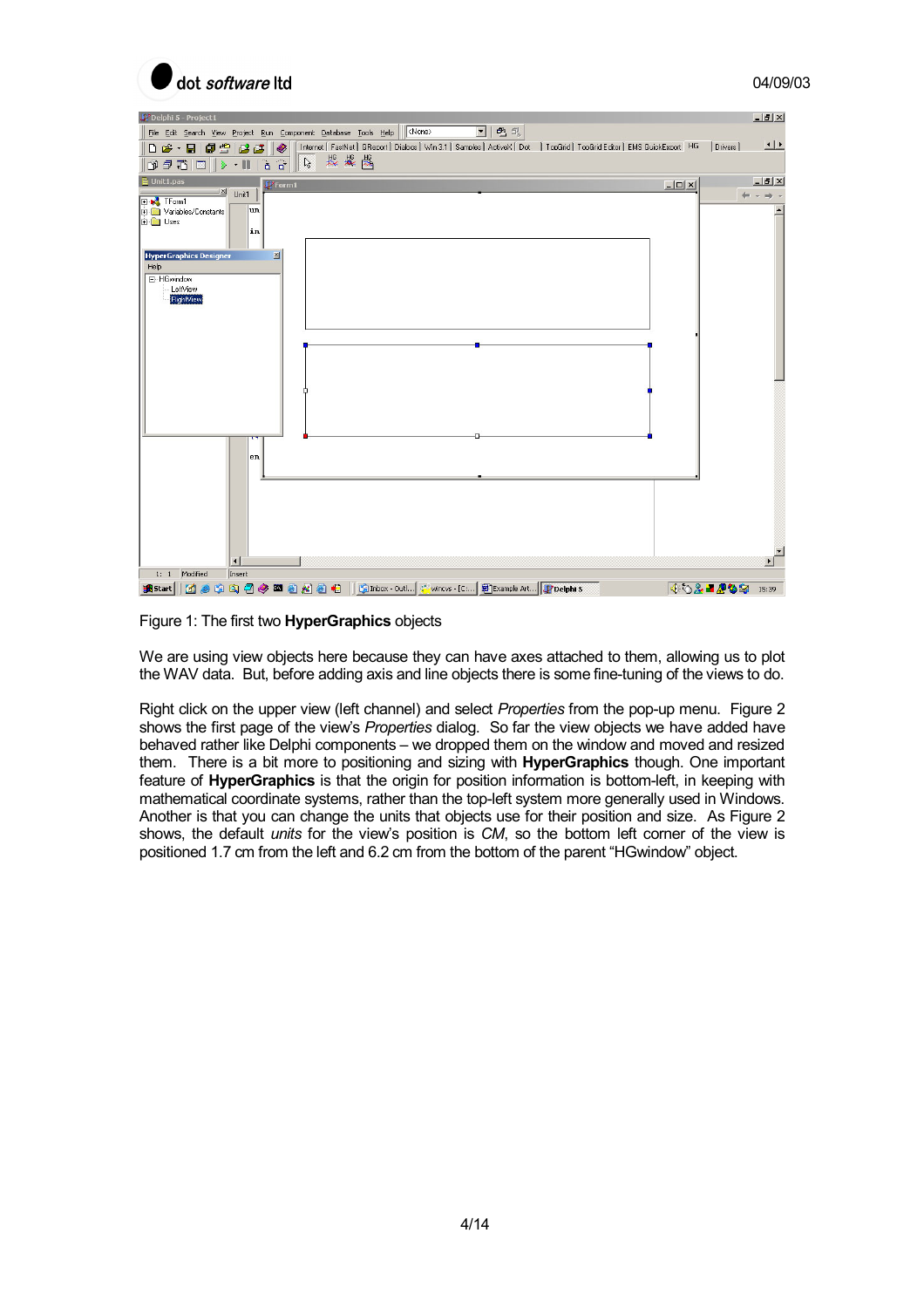| dot software Itd                                                                                                                                                                                                                                                                                | 04/09/03 |
|-------------------------------------------------------------------------------------------------------------------------------------------------------------------------------------------------------------------------------------------------------------------------------------------------|----------|
| <b>View properties</b><br>Basic<br>Box<br>View<br>Position-<br>1.71979<br>$x \mid$<br>units<br>СM<br>$y$ 6.16479<br><b>ICM</b><br>Inches<br><b>Pixels</b><br>Normalised<br>Style-<br>Points<br>Selection stylData<br>Clipping<br>п.<br>C Dormant<br>$\nabla$ Movable<br>Select with parent<br>п | 2 X      |
| 0K<br>Cancel<br>Apply                                                                                                                                                                                                                                                                           |          |

Figure 2: Basic View properties

Change the *Position units* to *Normalised* and press *Apply*. You will notice that the *x* and *y* values in the dialog change. Normalised units indicate that the object is positioned relative to the extent of its parent, so a position of (0, 0) represents bottom-left, while (1, 1) represents top-right. Changing the units means that the views will keep the same relative size and position whatever the size of the application window. Click on the *Box* tab and change the size units to *Normalised* and press *OK*. If you run the application now and maximize the window, you will see the effect of using normalised vs cm units.

Now change the *Position units* and *Size units* to *Normalised* for the lower view (right channel).

# Progressing further

After that careful start, we can pick up the pace a bit and add the remaining objects needed for this example. To each of the views we want to add an x-axis, a y-axis and a data line object. You can add these one at a time if you like, but it is useful to know that adding a data line will cause axes to be added automatically. Right click on each view and choose *Add > Lines > Data line*. We will come back to the data line and axes shortly, but for now just name them "LeftXAxis", "LeftYAxis", "LeftLine", "RightXAxis" and so on.

I also wanted to create a progress and status bar and after a couple of minutes messing around with VCL components, I thought - why not build it with **HyperGraphics** just to show off? To do this we can add another view to the "HGwindow" object, name it "StatusBar", change its *Size units* and *Position units* to *Normalised* and change its *Vertical Alignment* to *Top* (in the *Box* tab of the *Properties* dialog). Then position the view as a thin bar across the top of the window, tall enough for a piece of text, as Figure 3 demonstrates.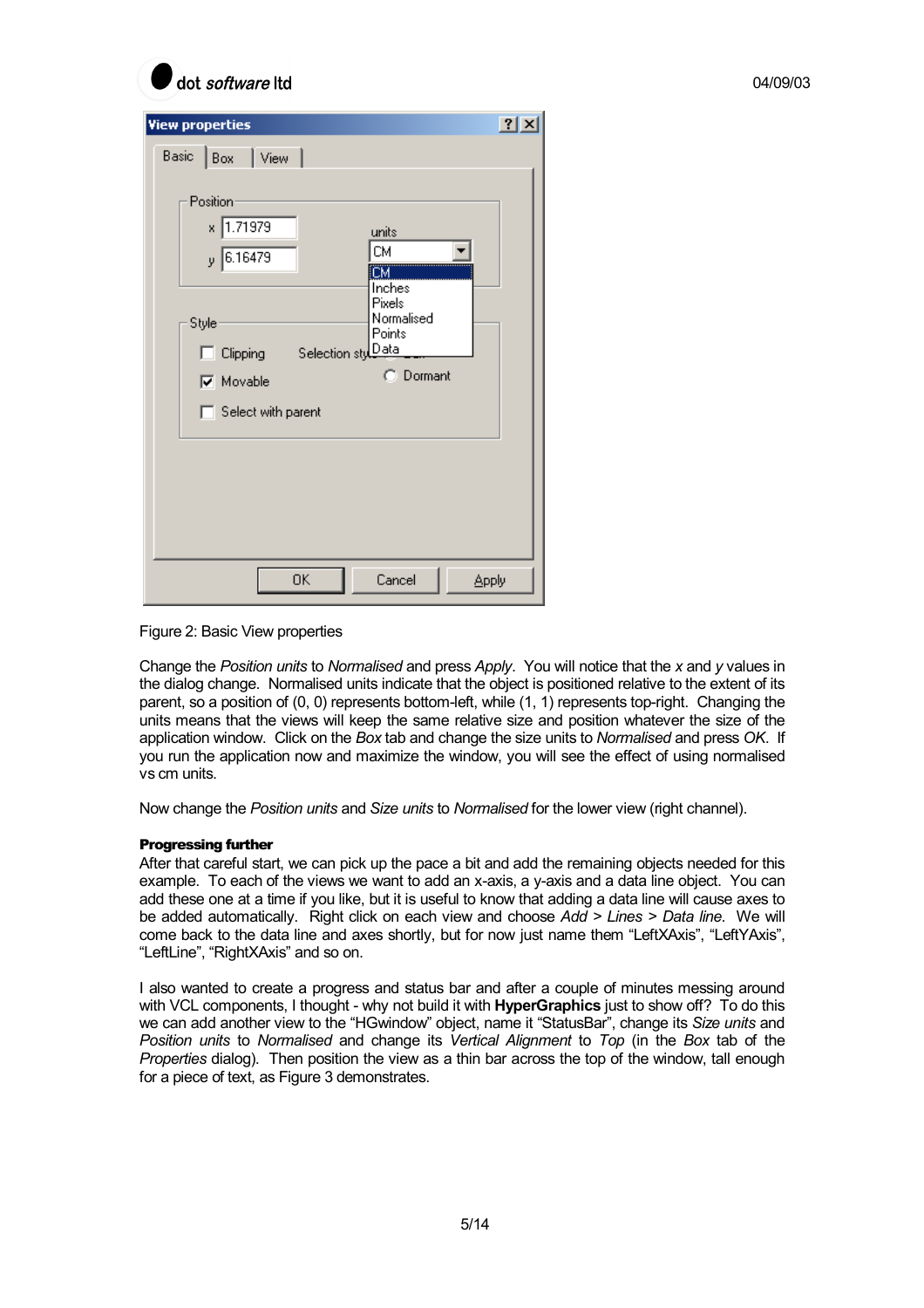



Figure 3: Status bar in progress…

Right-click on the "StatusBar" view and choose *Add > Text > Text*. As you would expect by now, the text appears at the bottom left of its parent. Name the text object "Status". I want to centre the text in the status bar, so open the text object's Properties dialog and change the *Position units* to *Normalised* and set *x*, *y* to (0.5, 0.5). Then on the *Text* tab of the *Properties* dialog change *Vertical Alignment* to *Middle* and *Horizontal Alignment* to *Centre*.

The text object implements the status function of the bar. For the progress indicator, we will use a filled rectangle that advances across the status bar. This will be drawn in XOR mode so that the text remains visible. Right-click on the "StatusBar" view and select *Add > Shapes > Rectangle*. Name the rectangle object "Progress" and change the following properties: *Position units* to *Normalised*, *Size units* to *Normalised*, *width* to 0, *height* to 1, *Alignment* to bottom-left, and *Fill colour* to pale yellow. Progress bars are usually blue on my machine and that is what you get if you XOR pale yellow on to a white background. If that is a bit too obscure then you can set the desired fill colour at design-time and modify it later on in the code with  $Progress.Filloolour :=$ Progress.Fillcolour xor clWhite. In fact because we can't set it at design-time, we have to write another line of code to set XOR mode, but I'll cover that later on. Otherwise the progress bar is completed.

At this point, we can turn our attention back to the axes and lines. The data line uses *Data* units by default, which means that the line's points are positioned according to the scales of the parent view's axes. So adding a data line automatically created a pair of axes in the view because axes are required to support data units. On the *Line* tab of the line's *Properties* dialog, set the *Line colour*. I have used the standard colours for stereo connectors - black for left channel and red for right.

By default, axes auto-scale to accommodate all objects in the view that use data units. Alternatively you can set the axis limits manually. In this example the y-axes will auto-scale, whilst the x-axes' limits will be set programmatically as we zoom in and out at runtime. In the *Properties* dialog of each x-axis, uncheck the *Auto limits* box and set the *Low* limit to 0. It is now up to the code to set the x-axis limits. Both x-axes always use the same limits, so to tidy things up we can hide the "LeftXAxis" object. To do this, right click on "LeftXAxis" and uncheck the *Visible* option.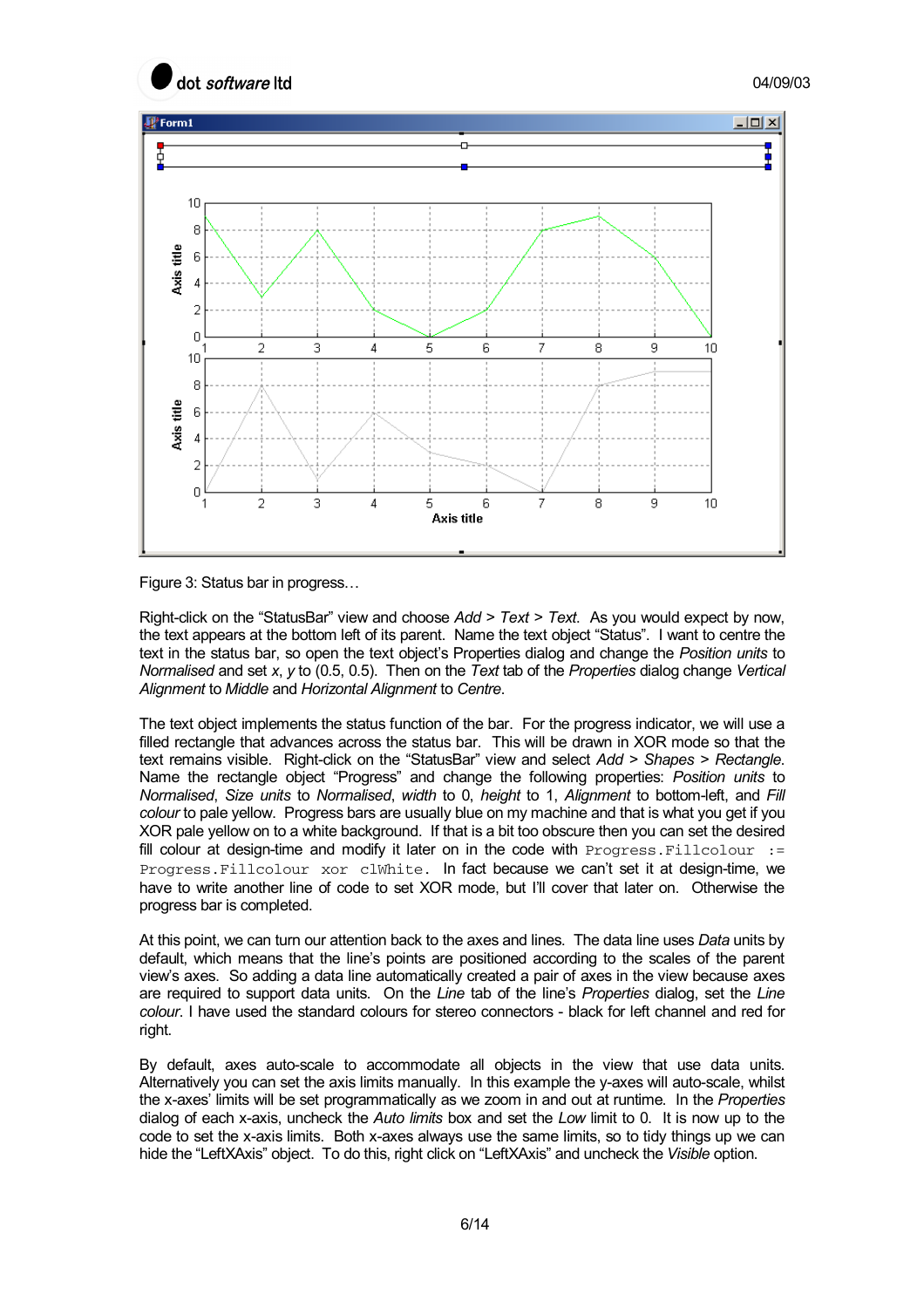

To change the axis titles to something more meaningful, first select the view then move the mouse over an axis title. You'll notice the cursor changes to an  $I$  bar, indicating that you can click on the text to do in-place editing. To finish editing, click again. Change the x-axis title to "Time (s)" and the y-axis titles to "Left" and "Right".

The final **HG** objects to add are two play cursors, which are simple vertical lines. Right click each view and choose *Add > Lines > Line*. Name the objects "LeftCursor" and "RightCursor". The blue selection handles on the line indicate that the points can be moved. Move the first point to the bottom left corner of the view and the second point to the top left corner, so that the line covers the left hand edge of the view. Now change the line's position units to Data, to allow the code to position the cursor using time values. Finally set both cursors to be invisible, because we only want to draw them during playback of the WAV file.

A *Main Menu*, a *File Open Dialog* and a *Timer* are also required. Note that to allow in-place editing at design-time THGPanel captures mouse events when it is selected and the **HG** *Designer* tool window is visible. To be able to drop components onto the form on top of a selected THGPane1, either press escape first to select the parent form, or close the *Designer* window*.*

The main menu has a *File* menu that should include *Open*, *Play*, *Stop* and *Exit* options and a *View* menu that should feature a *Zoom Out* option.



All the design time objects are set up now and should look similar to Figure 4.

Figure 4: Completed main form at design-time

### The Code

As well as the main form that we have been creating, the WAV Viewer project includes two units for dealing with WAV files. These come from **Dot Software**'s Useful Code Archive. I won't dwell on their implementation here as they simply use the standard Win32 functions from the Delphi MMSystem unit to read and play WAV data.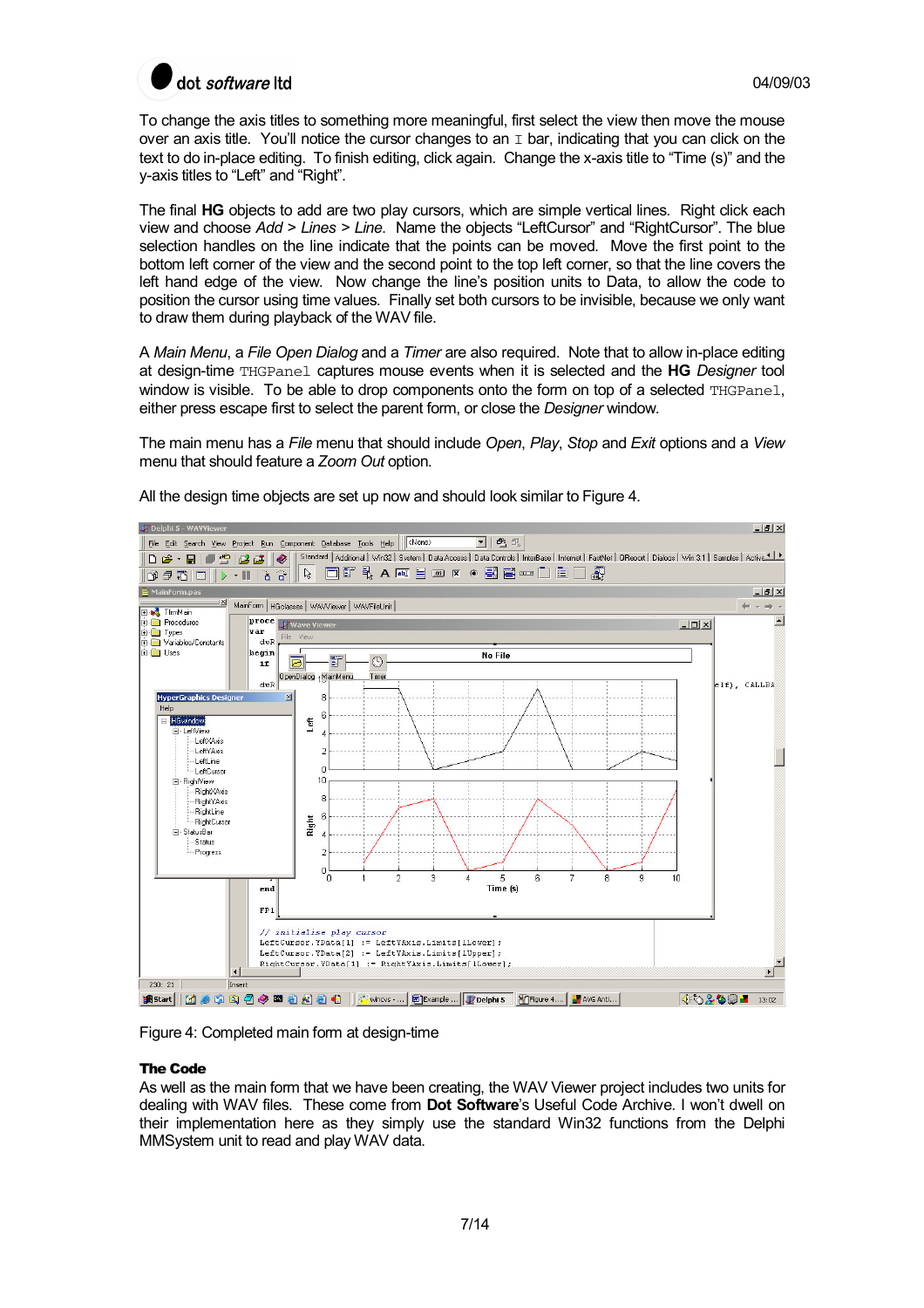

We can begin the discussion of the code with some event handlers. The main form's FormShow event handler calls a function called HGInit, see Listing 1, which does some useful initialisation. First it sets the XOR drawing mode for the play cursor and progress bar objects, as mentioned earlier.

I used data units for the play cursor so that its x position can be the number of seconds of playback. For the y positions, we need to make sure that the cursor covers the full height of the auto-scaling plot, so we set values that are outside the possible range of the 16-bit integer data. I mentioned earlier that auto-scaling axes set their limits to accommodate any object in the view that uses data units, so you would expect that setting these y positions for the play cursor would just expand the yaxis range. That is true by default, but **HG** gives any drawing object the option of opting out of this via the OnGetYLimits event. Here we assign an event handler that returns False to indicate that the play cursors don't get included in the auto-scaling.

The final feature of Listing 1 is the assignment of a handler for the LeftView.OnDraw event. With this line of code we are doing something very powerful. In contrast to the VCL event model, OnDraw is not just an event that is called before the view is drawn; the event handler actually assumes full responsibility for drawing the view to the device context. We have the choice of either doing the default drawing [using the DefDrawObj method to draw the object and all its children] or doing custom drawing [for example, calling DrawObj, which draws a particular object only (perhaps a different object entirely)]. Alternatively we can do no drawing at all. The "HGwindow" object gives access to the device context via its Hdc property, so we can even call GDI functions directly.

This event model is applied throughout **HyperGraphics** to give the developer full control to modify the default behaviour. In addition to events we have encountered to override the drawing and autoscaling, every drawing object has a host of other events, including moving, resizing, selection, property editing, using connectors, mouse events and serialisation.

```
procedure TfrmMain.HGInit; 
begin 
   // adjust properties not set at design-time 
 LeftCursor.Drawmode := HG XOR;
  RightCursor.Drawmode := HG_XOR; 
   Progress.Lineobj.Drawmode := HG_XOR; 
   // set play cursor height to exceed possible y-axis limits 
 LeftCursor.YData[1] := 2*Low(SmallInt);
 LeftCursor.YData[2] := 2*High(SmallInt);
  RightCursor.YData[1] := 2*Low(SmallInt); 
  RightCursor.YData[2] := 2*High(SmallInt); 
    exclude cursor from autoscale
  LeftCursor.OnGetylimits := GetCursorLimits; 
  RightCursor.OnGetylimits := GetCursorLimits; 
   // set up event to perform 'intelligent' data reduction 
  LeftView.OnDraw := LeftViewDraw; 
end;
```
Listing 1: HGInit method

The reason for intervening in the drawing process is to deal with the potentially huge amount of data to be drawn. Some WAV file viewers get round this by displaying the file in zoomed in sections, but I have decided I want to see the whole thing and be able to zoom in and out quickly. These requirements imply keeping all the data in memory.

The miOpenClick method, which responds to the *File* | *Open* menu item allocates an array for the 16-bit integer WAV data and reads the entire file in chunks from the  $W$ <sub>avFile</sub> object, which is basically a file stream. After each chunk the ShowStatus method updates the progress bar.

```
procedure TfrmMain.ShowStatus(const Msg: string; Percent: Integer); 
begin 
   Status.Textstring := Msg; 
   Progress.Size[sWidth] := Percent /100.0; 
   // immediate redraw
```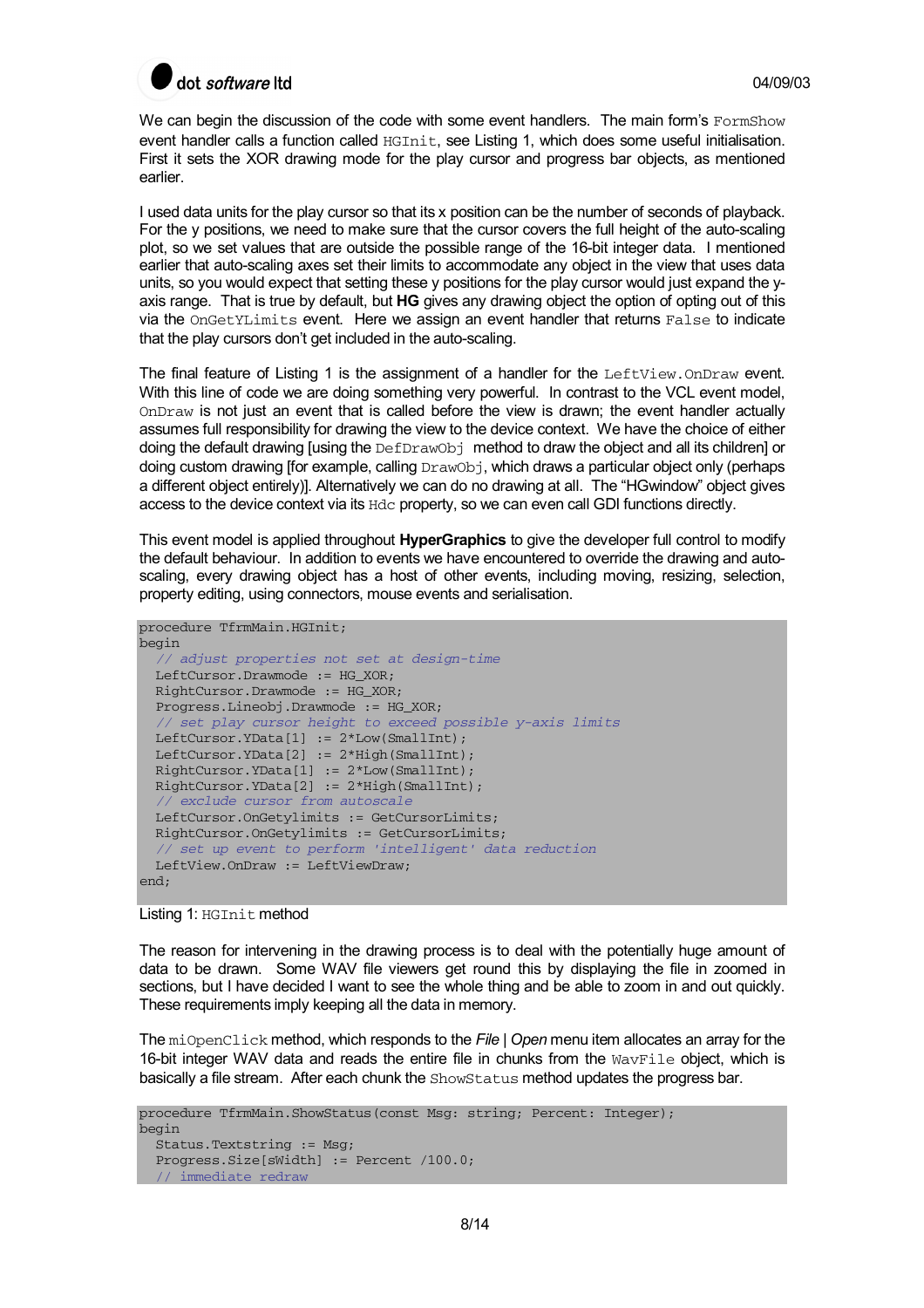

end; Listing 2: ShowStatus method

StatusBar.DrawObject;

It is worth mentioning ShowStatus (Listing 2) because it is so simple and effective. The percentage value is handled effortlessly because we chose to use normalised units for the "Progress" rectangle. We have also demonstrated another very useful feature of **HyperGraphics** the ability to draw each object independently. I could have used HGPanel. Invalidate here, which would queue a WM\_PAINT message and eventually redraw the whole panel. But calling StatusBar.DrawObject immediately redraws the status bar leaving the rest of the panel intact.

# Compressing the WAV data

To speed up drawing and reduce memory usage the LeftViewDraw event handler compresses the WAV data into a form that looks exactly the same as the real data. I have mentioned that we have full control here to draw anything we like, but, in fact for this example, we want to draw the view in the normal way and this is done by the call to DefDrawObj at the end of the routine. The purpose of the code preceding the draw is to reduce the amount of data passed to the line objects for plotting. Although we only assign the left channel view's OnDraw event, the routine sets up the data lines for both channels. Because it was defined before "RightView", "LeftView" is drawn first.

As well as compressing the points that are visible, we can save a lot of time and memory by simply ignoring the points that are off the scales. The main form's  $SetXLLimitS$  method makes sure the x range is never smaller than one sample interval. At this sort of level it is easy to see that the x-axis limits are not necessarily integral sample numbers, so the properties FirstSample and LastSample are used to return the sample number at or below the lower x limit and the sample number at or above the upper x limit.

A **HyperGraphics** line object uses double precision data to store its points. When the points are scaled down into integer pixel values, a large data set often contains repeated pixel points. To optimise the drawing, **HG** automatically throws away the redundant points. In a practical test, when I plot a very detailed sine wave consisting of 1 million double precision points, the number of unique pixel points comes out at something like 800.

So what if I try 1 million points of random y data? Disappointingly, things start to slow down a little here. Because the y values are not changing gradually like the sine wave, the random function will result in far fewer repeated pixel positions. We will get a similar effect for audio data with a wide frequency content.

Figure 5 shows a 20ms section of data from a WAV file. In Figure 6 we see the same file with the time axis zoomed out by a factor of roughly 500, so we can imagine that all the points in Figure 5 are represented by a single pixel position in Figure 6, indicated by the green arrows.



Figure 5: Zoomed-in WAV data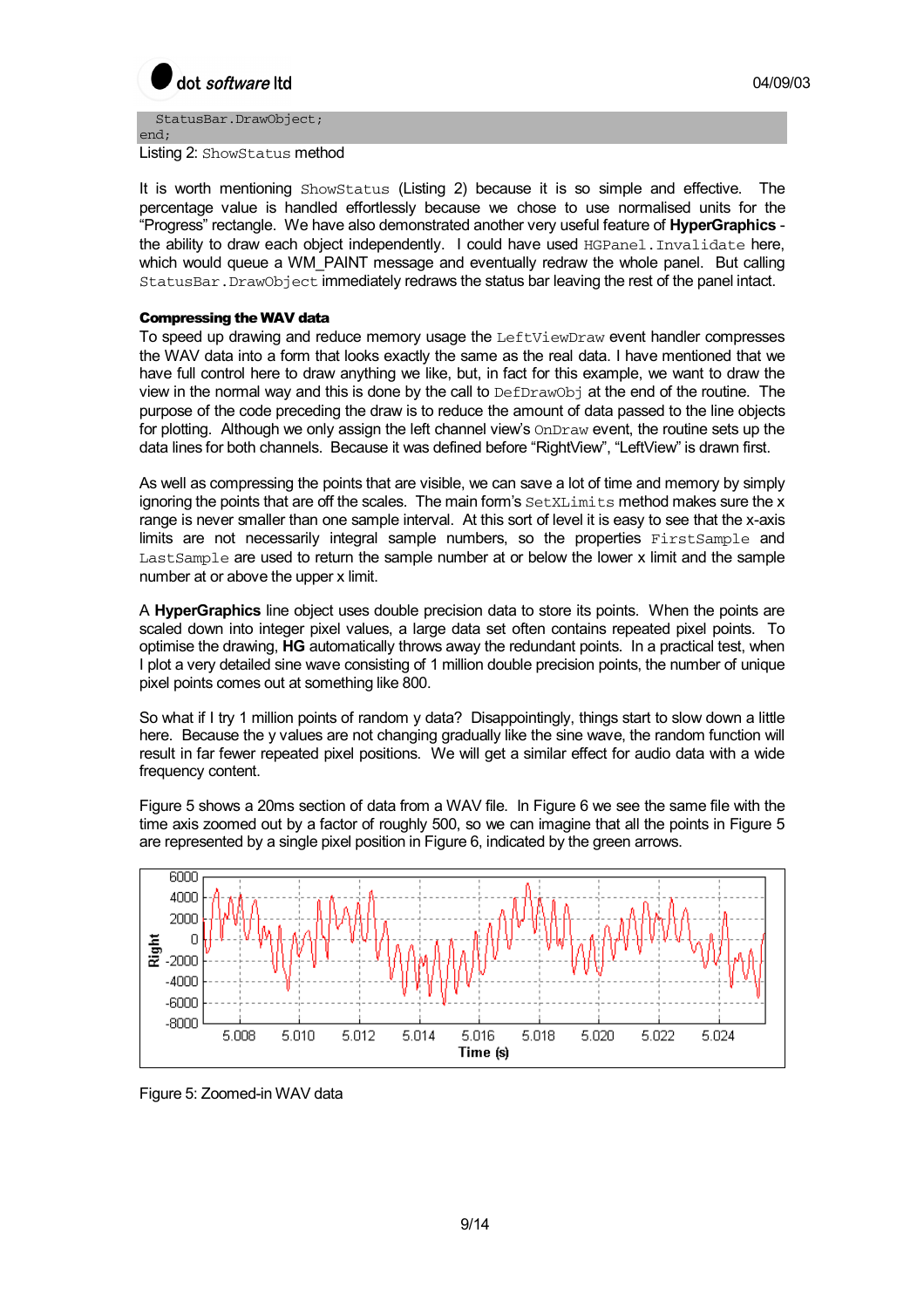

Figure 6: Zoomed-out WAV data

What begins as a complex waveform in Figure 5 appears as a single vertical line in Figure 6. If we were to draw Figure 6 using all the available data we would be drawing hundreds of points up and down the same vertical line. Not only would it be slow, the memory usage would also be much greater. The WAV data alone require 2 bytes per channel per sample. The line objects require 16 bytes (8 bytes each for x and y) per channel per sample. My largest WAV file contains 55 million samples. We probably don't need to do the maths to know that the cost in memory would be prohibitive if we put the data directly into the line objects.

However, if we know that all the points from Figure 5 contribute to a single vertical line on Figure 6, we can simplify the data as I have shown in Figure 7. To get the same vertical line on Figure 6, we provide equivalent data using just four points – the start point, minimum y point, maximum y point and the finish point. All we need to know in order to do the compression is which samples convert to which pixels.



Figure 7: Equivalent data after compression

Pixels differ from other units in **HyperGraphics** because they are discrete rather than continuous. I always find that a diagram is very helpful here. Figure 8 shows a line crossing a very small view, consisting horizontally of four pixels, and an x-axis that shows the mapping to data units. Each coloured group of points in the line scales down to one of the four pixels in the x direction. The view's left hand pixel is n and the right hand pixel is n+3. The x-axis lower limit maps to the centre of the view's left hand pixel and the upper limit to the centre of the right-hand pixel.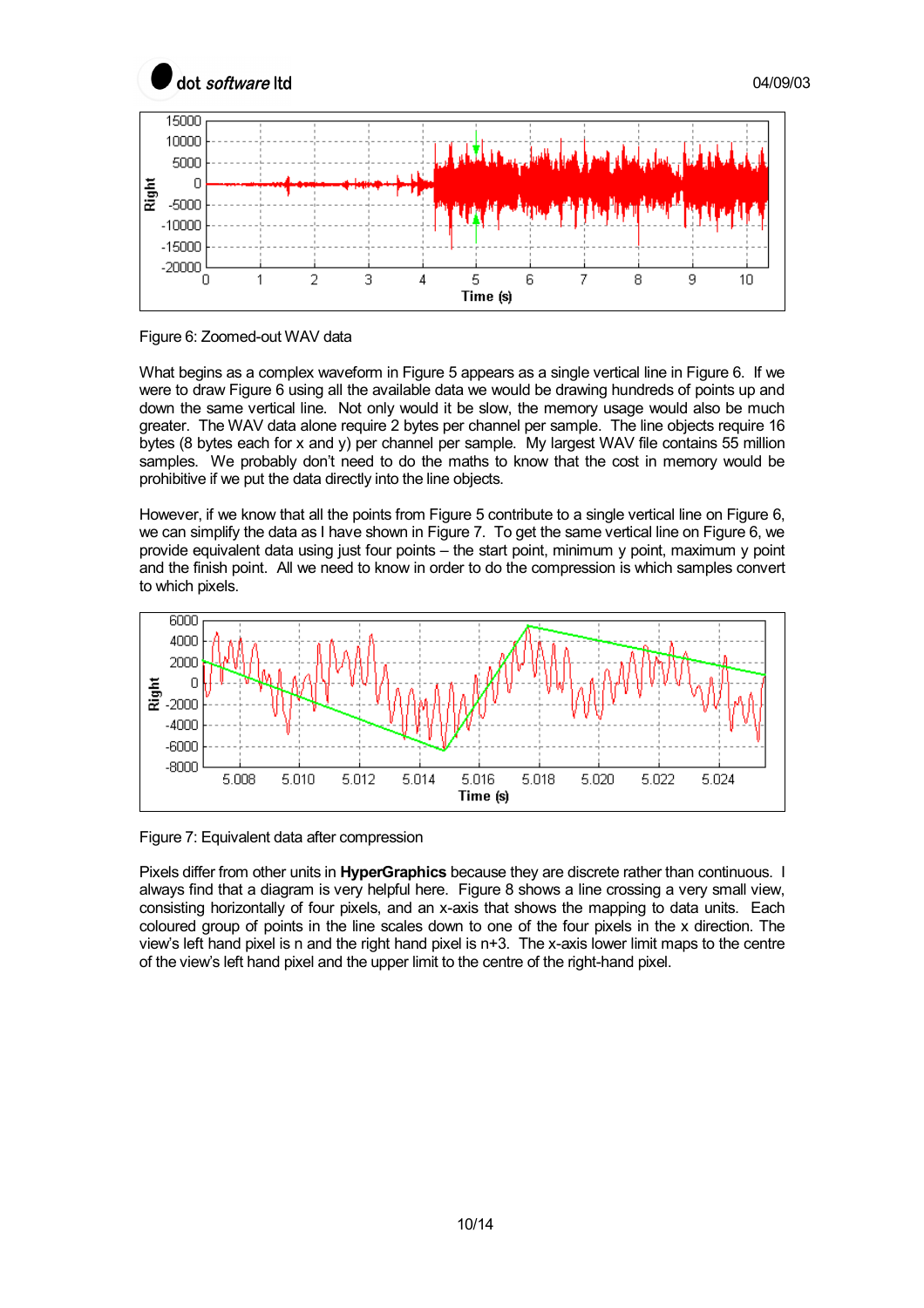



Figure 8: Pixel mapping in **HyperGraphics**

In Listing 3 we see how the LeftViewDraw routine expresses this mapping. The view's GetExtent method returns the left and right hand pixel values and the difference is divided by the axis range to give the conversion factor  $PixInc$ . Now the axis limits are not necessarily integral sample numbers, so  $PixOfs$  is also needed to enable us to find the left and right boundaries of a pixel in terms of sample numbers.

```
 // find sample no. to pixel conversion so that Pixel = PixOfs +PixInc*SampleNo 
 if LastSample>=FirstSample then 
 begin // get pixel conversion 
   // get pixel extent of view 
  LeftView.GetExtent( Extent);
   // pixels/sample = pixel width of view / axis range in s / samples per s 
   PixInc := (Extent.Right-Extent.Left) / 
             (LeftXAxis.Limits[lUpper]-LeftXAxis.Limits[lLower]) / 
              FFormat.nSamplesPerSec; 
   // PixOfs is Pixel value of Sample zero 
   PixOfs:= Extent.Left - 
             PixInc*LeftXAxis.Limits[lLower]*Format.nSamplesPerSec; 
 end;
```
Listing 3: Pixel conversion

If there are more that four samples per pixel, the next step is to generate the four equivalent data points per pixel, which give the same appearance as the original data. Listing 4 is another extract from the LeftViewDraw routine that shows how this is done. Using  $PixInc$  and  $PixOfs$ , the lower and upper boundaries are calculated for each pixel, yielding the group of points that contribute to the pixel. The groups are represented in Figure 8 by the different colours. Then the DataMaxMin method is used to return the maximum and minimum y values for each group of points.

```
 // get pixel range 
 FirstPix := PixRound(PixOfs + PixInc*FirstSample); 
 LastPix := PixRound(PixOfs + PixInc*LastSample); 
 iPt := 1; // HG indexes are one-based 
 // set four points per pixel 
 LeftLine.Npoints := 4*(LastPix-FirstPix+1); 
 if FFormat.nChannels>1 then 
   RightLine.Npoints := 4*(LastPix-FirstPix+1) 
 else 
   RightLine.Npoints := 0;
```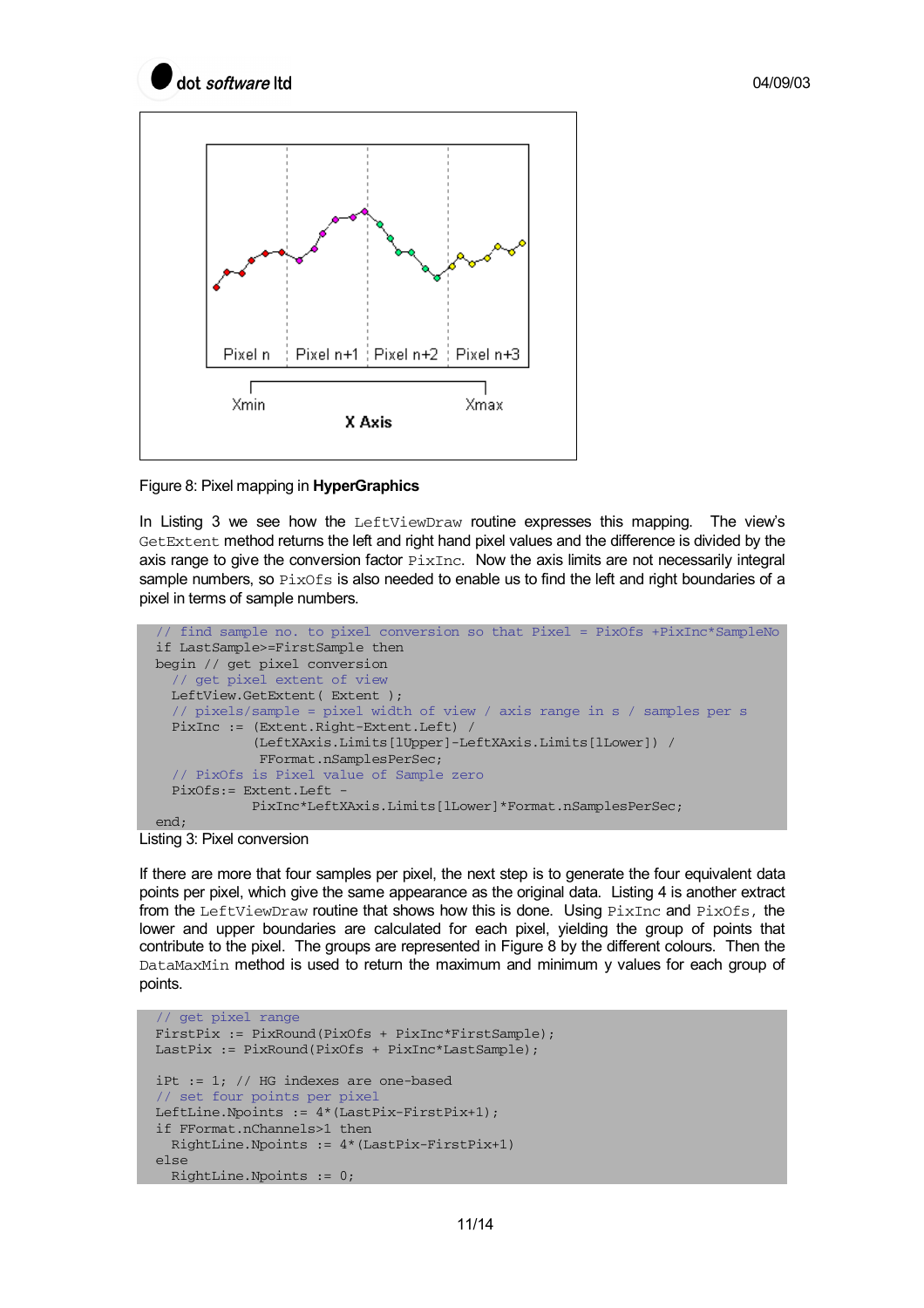

```
 for iPix := FirstPix to LastPix do 
 begin // create four data points per pixel
   // get sample no corresponding to lower boundary of pixel 
   SampleBdy := (iPix-0.5-PixOfs)/PixInc; 
   // select first sample point for this pixel 
   iFirstOfPix := Max( Ceil(SampleBdy), 0 ); 
   // get sample no corresponding to upper boundary of pixel 
   SampleBdy := (iPix+0.5-PixOfs)/PixInc; 
   // select last sample point for this pixel 
   iLastOfPix := Min( Floor(SampleBdy), FSampleCount-1 ); 
   // last sample no must be less than (not equal to) boundary value 
   if iLastOfPix = SampleBdy then Dec(iLastOfPix); 
   // find max/min data values for this pixel 
   DataMaxMin(iFirstOfPix+1, iLastOfPix-1, chLeft, LMaxData, LMinData); 
   if FFormat.nChannels>1 then 
     DataMaxMin(iFirstOfPix+1, iLastOfPix-1, chRight, RMaxData, RMinData); 
   // add data to HG line 
   ... 
 end;
```
Listing 4: Generating visually equivalent data

Finally, the four equivalent data points for each pixel are added to the line objects. The code also caters for the case where we are zoomed in, and there are fewer than four WAV data points per pixel; in this case all the points between FirstSample and LastSample are added to the line objects.

Either way, the LeftViewDraw routine manages to reduce the data set to a manageable maximum of a few thousand points whilst preserving an exact visual representation of the data.



Figure 9: Seven million points of Crosby, Stills and Nash plotted in 0.2 s

To demonstrate the effect of the compression algorithm, I added a Tools menu with a Compression on/off switch and a Drawing stats option, which displays the time taken to prepare the line data and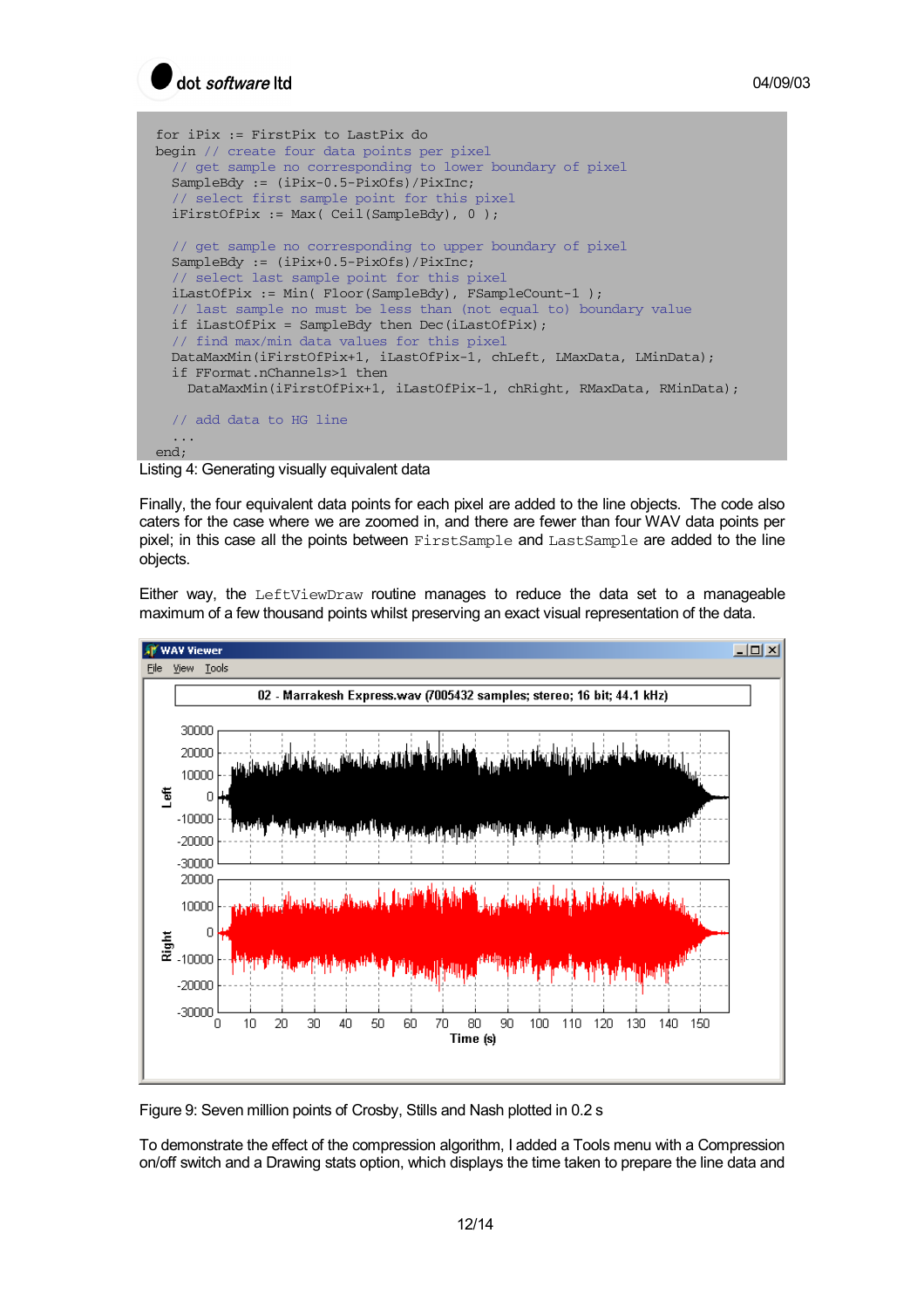

draw the plots. Using a single WAV file and gradually zooming in, these tools along with Task Manager gave the results in Figure 10.



Figure 10: Compression vs. raw data

For compressed operation the memory usage is constant – about 95% of which was the array of WAV data. You can see that the speed improvement with compression is dramatic, even with a few hundred thousand samples visible. The  $PixInc < 0.25$  criterion used in the code is not necessarily optimal, but unfortunately the timing is not accurate enough to tell us at what point using the data raw becomes quicker than compressing it.

# User interaction

Zooming in is achieved using a rubber-band box. **HG** provides some high-level functions to do this and Listing 5 shows them put to use in the **HG** Panel's MouseDown and MouseUp event handlers.

```
procedure TfrmMain.HGPanelMouseDown(Sender: TObject; Button: TMouseButton; 
   Shift: TShiftState; X, Y: Integer); 
begin 
   HGPanel.HGWindow.RubberbandStart; 
-nnd.
procedure TfrmMain.HGPanelMouseUp(Sender: TObject; Button: TMouseButton; 
  Shift: TShiftState; X, Y: Integer); 
var 
  pos: THGPositionArray; 
   size: THGSizeArray; 
begin 
   if HGPanel.HGWindow.RubberbandFinish then 
   begin 
     // set axes from rubber band box 
     LeftView.GetRubberBand(pos, size, HG_DATA); 
     SetXAxisLimits(pos[pX], pos[pX]+size[sWidth]); 
     // redraw 
     HGPanel.Invalidate; 
   end; 
end;
```


The play cursor is implemented with the help of a timer.  $\text{minPlayClick moves}$  the cursors to the start position and draws them. Then each time timer updates, the current playback position is queried and the cursors are redrawn. I look at pixel values here too, using the cursor line object's GetPosAnyunits and ConvertPos methods. By checking if the cursor's on-screen position has changed, we can eliminate any unnecessary redraws.